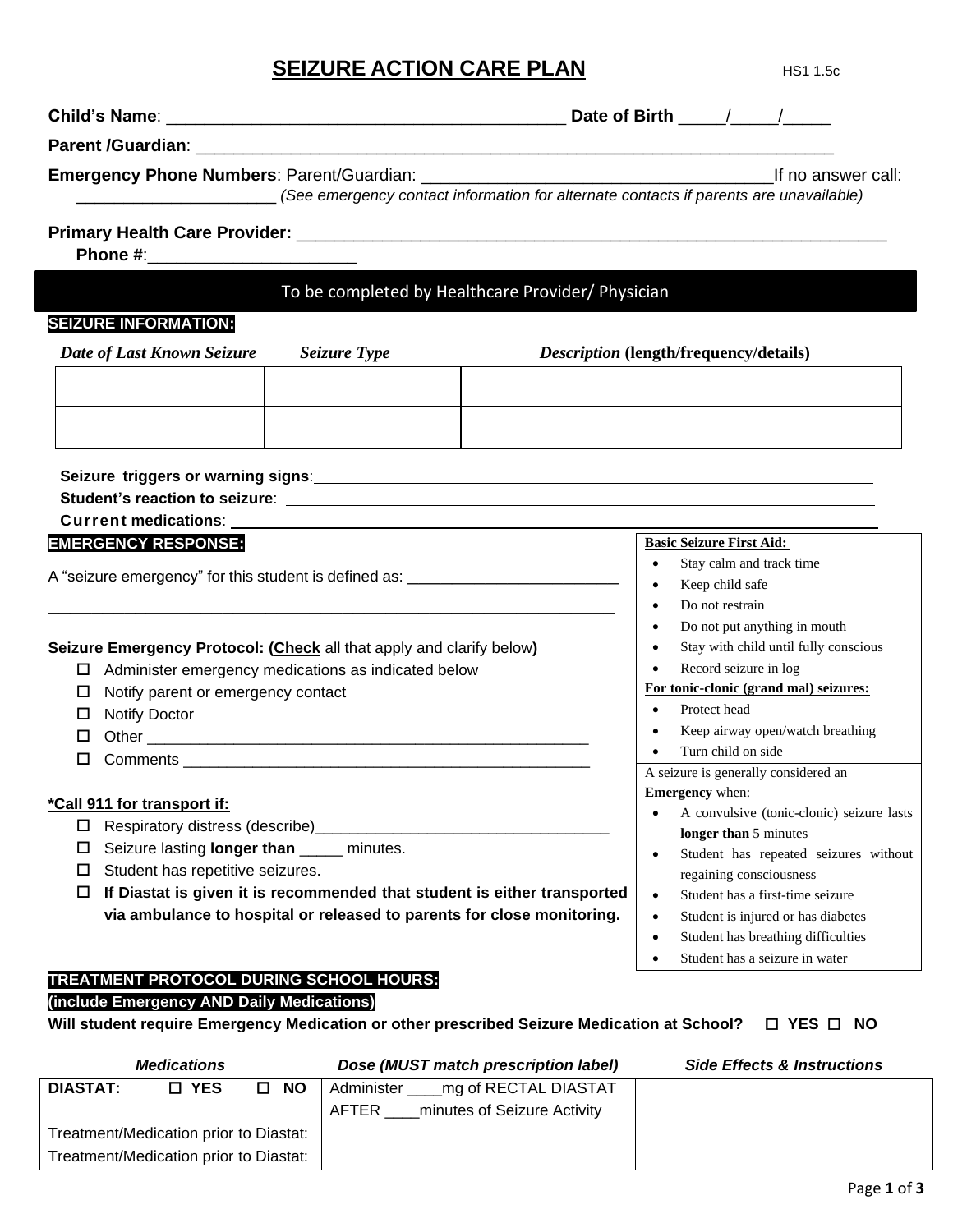### **SEIZURE ACTION CARE PLAN** MS1 1.5c

| This medication is required to be available on the bus: | □ YES    | □ NO           |  |
|---------------------------------------------------------|----------|----------------|--|
| Does Student have a Vagus Nerve Stimulator (VNS)?       | YES<br>ш | <b>NO</b><br>ப |  |
|                                                         |          |                |  |

#### SPECIAL CONSIDERATIONS & SAFETY PRECAUTIONS:

(regarding school activities, sports, trips, transportation, etc.)

**COMMENTS:**

*Healthcare Provider: My signature provides authorization for the above written orders. I understand that all procedures will be implemented in accordance with state and federal laws and regulations.*

**PHYSICIAN** Signature Date

### To be completed by Parent or Guardian

 I have developed this health plan in partnership with my child's healthcare provider and Head Start staff. I will communicate any changes in my child's identified health condition or treatment to Head Start staff as changes occur.

**Effective \_\_\_\_\_\_\_\_\_\_\_\_\_\_\_\_\_\_\_\_\_\_Expires \_\_\_\_\_\_\_\_\_\_\_\_\_\_\_\_\_\_\_\_\_ This plan will be reviewed and updated annually.**

| As the parent/legal guardian of | (Child's                                                                                                                                                                                                          |
|---------------------------------|-------------------------------------------------------------------------------------------------------------------------------------------------------------------------------------------------------------------|
| Name), I                        | (Parent/Guardian Name) give my Permission for                                                                                                                                                                     |
| reliance on this permission.    | OVEC Staff to administer the Emergency Action Plan including the administration of Medication as stated<br>in this plan. I further release OVEC and its employees from any claims or liability connected with its |

Parent/Guardian (print name) \_\_\_\_\_\_\_\_\_\_\_\_\_\_\_\_\_\_\_\_\_\_\_\_\_\_\_\_\_\_\_\_\_

Parent/Guardian Signature \_\_\_\_\_\_\_\_\_\_\_\_\_\_\_\_\_\_\_\_\_\_\_\_\_\_\_\_\_\_\_\_\_ Date: \_\_\_\_\_\_\_\_\_\_\_\_\_\_

<u> 1980 - Johann Barbara, martxa alemaniar amerikan basar da a</u>